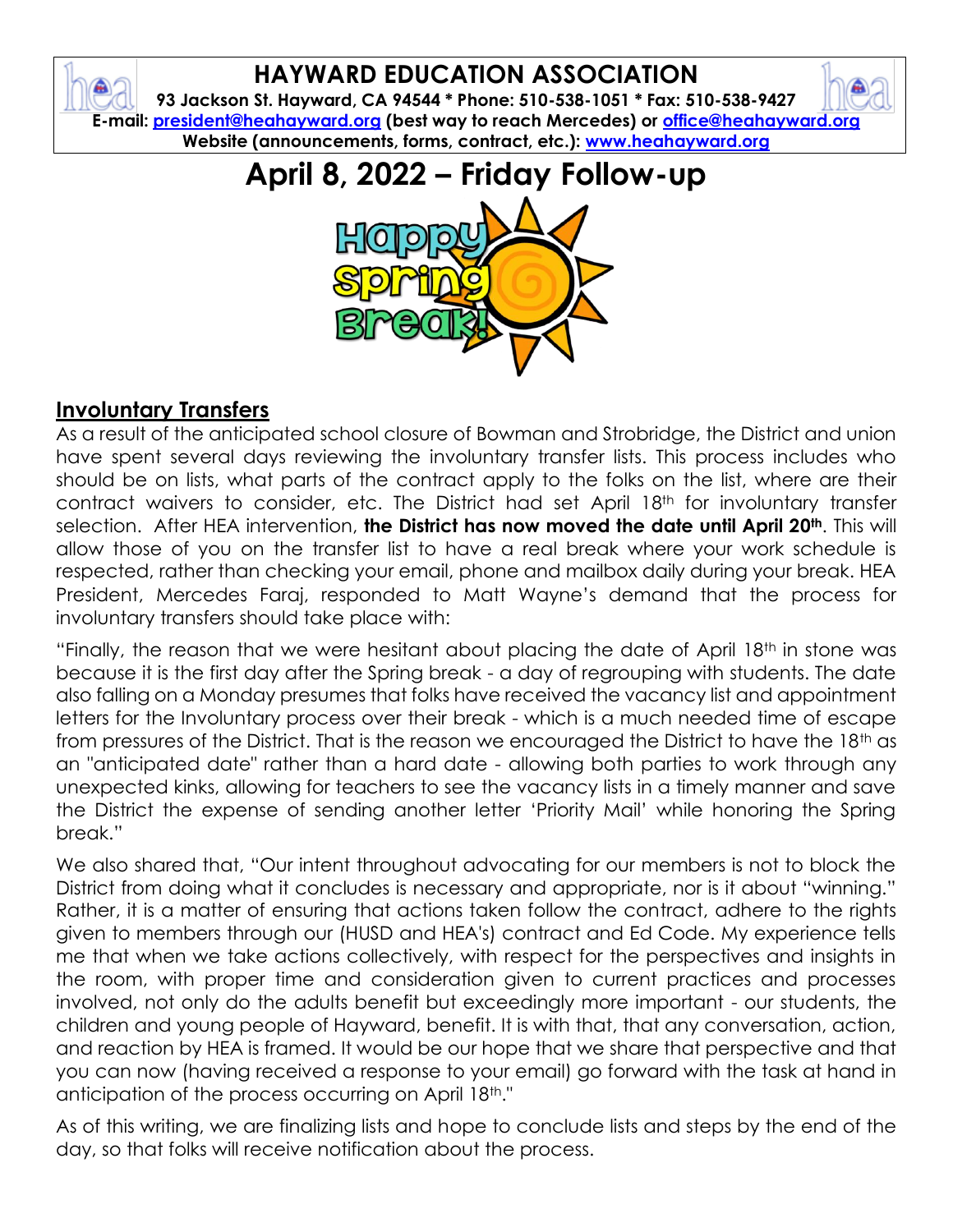## **VISP Grades**

We are still finalizing work on the VISP grades.

#### **Virtual Learning Attendance and Engagement Records**

By now, at your monthly staff meeting, folks should have had time to take into account the attendance and work of students during the virtual week of teaching and learning/Independent Study in December. The District had placed this time in staff meetings to both save money (they did not need to compensate folks as is the case if they had assigned the work outside of the day) and time (since administration could help answer questions directly.) **It was understood that members would be held harmless if** they did not complete the task at hand in the time allotted and that administration would complete the work. For some, the staff meeting did lend itself to the work. Others reported that they did not have time dedicated to the task during their staff meeting. To date, the only agreement between the union and the District was to have the work completed, to the extent possible, during the staff meeting, holding members harmless for unfinished work. If the work was not at a staff meeting or was not completed, no one is required to do anything more at this time. If you are asked to complete attendance and engagement paperwork, please let HEA know right away and let you administrator know that your understanding is that you are not to do more work related to this task until and unless you hear from the union.

We have also heard that the District would like us to submit folders, etc. related to attendance and engagement. HEA has asked the District to forward a proposal so that we can discuss any next steps. We will let you know what we learn.

#### **Bargaining**

We are sorry for the delay in the Bargaining survey. This delay is primarily because of time taken to do the work of the Involuntary Transfer lists. We continue to encourage the District to have meetings and documents presented in a more timely fashion so that we can respond meaningfully. We will present the bargaining survey upon our return from Spring Break

#### **HEA Run-off Election**

**The Runoff Election for HEA Elementary Director will be April 18-22.** Voting documents have been sent and materials should be at sites before the 18<sup>th</sup>. FRA Reps, if you receive the envelopes beforehand, please do not begin the voting process until April 18<sup>th</sup>. In-person voting will also be available at the HEA office (93 Jackson St. Hayward) on:

- Tuesday, April 19<sup>th</sup>, from 2pm-4pm
- Friday, April 22nd from 2pm-4pm

*Ballots must be returned to the HEA office by 4:00pm on April 22nd to be counted*. When dropping election packets off at the HEA office, please slip them through the mail slot on the front door. Do *NOT* send the ballots back through District mail since there is *no* guarantee that ballots will get to the HEA office before 4pm on Friday. Attached is the **[Runoff Election Timeline](https://drive.google.com/file/d/1VcXgkK1FdvK0kbUUIwBAMBxyeZTGQFpJ/view?usp=sharing)**.

#### **Liz Ortega Campaign**

Please come out this weekend and join the campaign to elect Liz Ortega to the State Assembly. The event is happening Saturday, April 9th, at 10am in Hayward. **[Click HERE for more](https://docs.google.com/document/d/1J1mr8FoX2sFtG-z_Wbv--PR3mGAk7h9o/edit?usp=sharing&ouid=106387318619838498065&rtpof=true&sd=true)  [details and how to RSVP](https://docs.google.com/document/d/1J1mr8FoX2sFtG-z_Wbv--PR3mGAk7h9o/edit?usp=sharing&ouid=106387318619838498065&rtpof=true&sd=true)**. Thank you in advance for turning out and helping elect Liz Ortega!